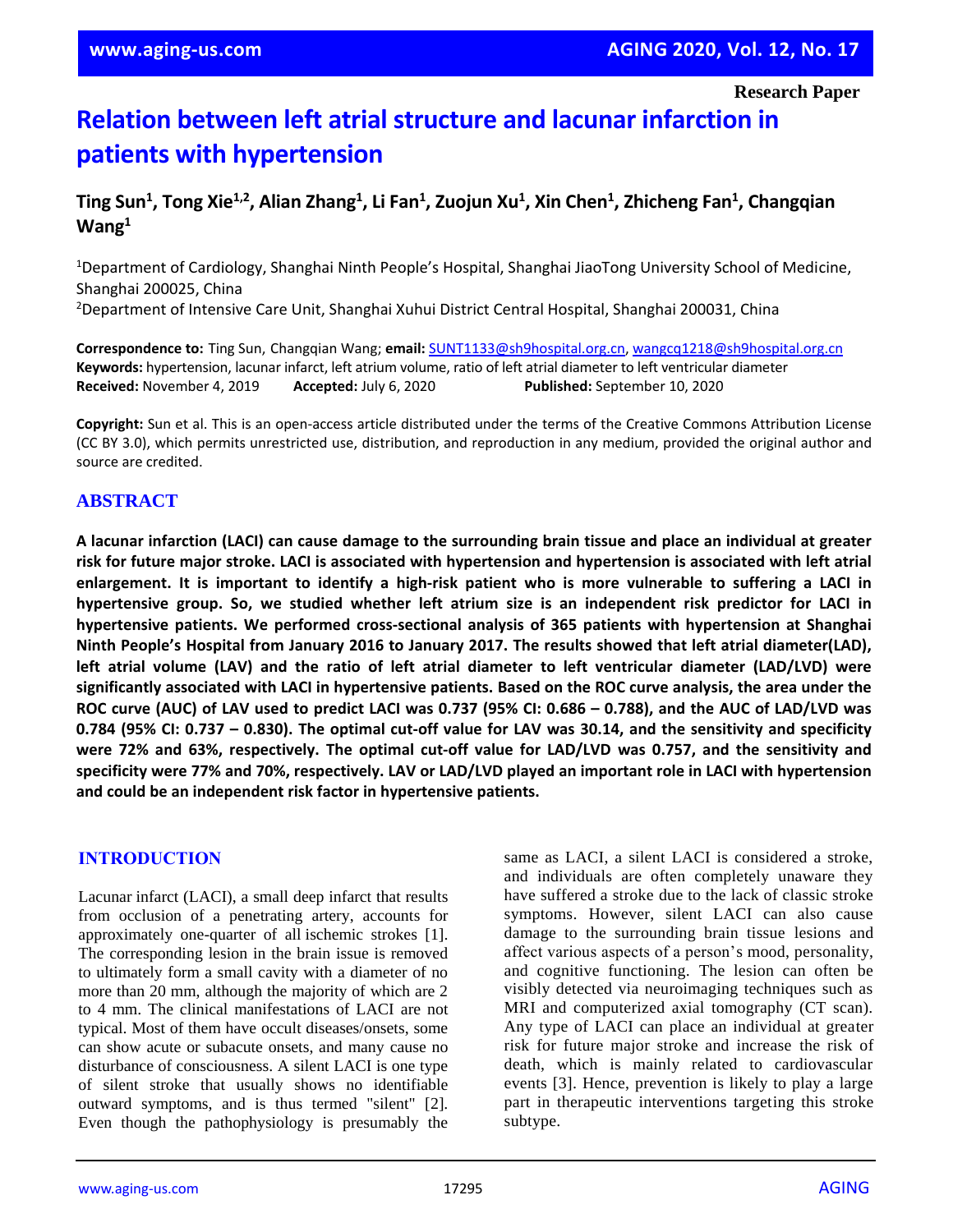With the rising awareness of the multiple risk factors for LACI, early detection of those risk factors, especially those related to cardiovascular diseases, for the prevention of target organ damage has become a reality. The risk factors for LACI are advanced age, chronic hypertension, smoking and diabetes mellitus [4]. Among these known risk factors, hypertension, the leading cause of LACI, affects 50% of Chinese adults aged 35-75 years [5]. Hypertension was the main cerebrovascular risk factor only for lacunar infarct and atherothrombotic infarction, that is, ischemic stroke associated with small- and large-artery disease [6]. Arteriolar hyaline degeneration, fine atherosclerosis and fibrinoid necrosis caused by hypertension are important pathogeneses of LACI. Left atrial enlargement is one of the early signs of heart disease caused by hypertension, which is mainly due to decreased filling function and compliance in the left ventricle [4]. The long-term overload of left atrium will inevitably lead to compensatory hypertrophy of the atrial muscle, which eventually causes left atrial enlargement. Changes in atrial function can induce increased atrial pressure load and stasis of blood flow, thus causing intimal injury and turbulence in the heart chamber and leading to thrombosis [7]. This is the pathological basis for the occurrence of stroke. Mazouz et al. found that a left atrial diameter (LAD) >40mm can independently predict the formation of a left atrial thrombus [8]. Data from the Framingham Heart study showed that for every 10 mm increase in left atrial size, the relative risk of stroke was 2.4 in males and 1.4 in females after multivariate adjustment [9]. Based on a retrospective cohort study, Barnes et al. found that for individuals without atrial fibrillation, a left atrial volume (LAV) of 32 ml/m2 or more is an independent predictor of the first occurrence of ischemic stroke [10]. They believe that LAV can be a surrogate indicator of overall risk, including cardiovascular risk and death risk. As seen above, left atrium size is inextricably linked with stroke.

The prevalence rate of hypertension in China is relatively high; however, patients' awareness about hypertension treatment and control is poor. From 1991 to 2011, approximately one-fifth of Chinese adults were hypertensive, but only 17.5% of hypertension was controlled. Peng J et al studied 480 elderly hypertensive Chinese patients and found that left atrial enlargement is independently associated with a longer duration of hypertension in elderly hypertensive patients with preserved LVEF [5]. Since there is a positive association between left atrial enlargement and hypertension and hypertension is an important pathogenesis of LACI, we hypothesize that LACI is associated with left atrial size in hypertensive patients. Therefore, we used noninvasive echocardiography to measure left atrial size and left ventricular dimension in

hypertensive patients and to assess the relationship between left atrial size and the incidence of LACI. By assessing the left atrium size with echocardiography, we can predict high-risk populations that are prone to LACI and provide them early intervention.

## **RESULTS**

## **Clinical characteristics**

This study included 365 participants (170 males and 195 females; mean age  $75.3 \pm 10.5$  years, minimum 45, maximum 96). Of the 365 participants, 180 participants had LACI. Among 180 patients with lacunar infarctions, 72 cases were pure motor hemiparesis, 35 cases were pure sensory stroke, 31 cases were sensorimotor stroke, 11 cases were ataxic-hemiparesis, 7 cases were dysarthria-clumsy hand, 5 cases were atypical lacunar syndromes and 19 cases were no identifiable outward symptoms. Brain MRI or CT scanning studies showed that the lesions of LACI were mainly located in the basal ganglia area (131/180, 72.7%), with a small proportion in the thalamus (33/180, 18.3%), corona radiata (9/180, 5.0%) and cerebral cortex (7/180, 3.9%). In the non-LACI group, there were transient ischemic attacks  $(TIAs, n= 22)$ , hemorrhagic stroke (n= 5), coronary heart disease (CHD,  $n= 117$ ), diabetes ( $n= 59$ ), and diabetes ( $n= 18$ ).

The clinical characteristics of the study patients are presented in Table 1. There were no significant differences in sex, hypertension classification, coronary heart disease, or diabetes mellitus between the LACI and non-LACI groups. In all patients, 12-lead electrocardiogram was performed within the first day of hospital admission. The rate of echocardiographic studies was not difference between the two groups (Table 1). Premature beats were observed in 35.6% of patients on electrocardiogram, and then a Holter examination was recorded and showed no serious arrhythmia in these patients. Compared withthose in the non-LACI group, the patients in the LACI groupwere older and had a longerduration of hypertension (*P*< 0.01), which indicates that with increasing age and hypertension duration, the incidence of cavity infarction was higher.

## **Comparison of cardiac ultrasound indexes of patients in LACI and non-LACI groups**

Table 1 shows the cardiac ultrasound indexes of patients in the LACI and non-LACI groups. The patients in the LACI group had a larger left atrial dimension (LAD), a greater left atrial volume **(**LAV), a thicker interventricular septal thickness (IVS) and left ventricular posterior wall thickness (LVPW) than those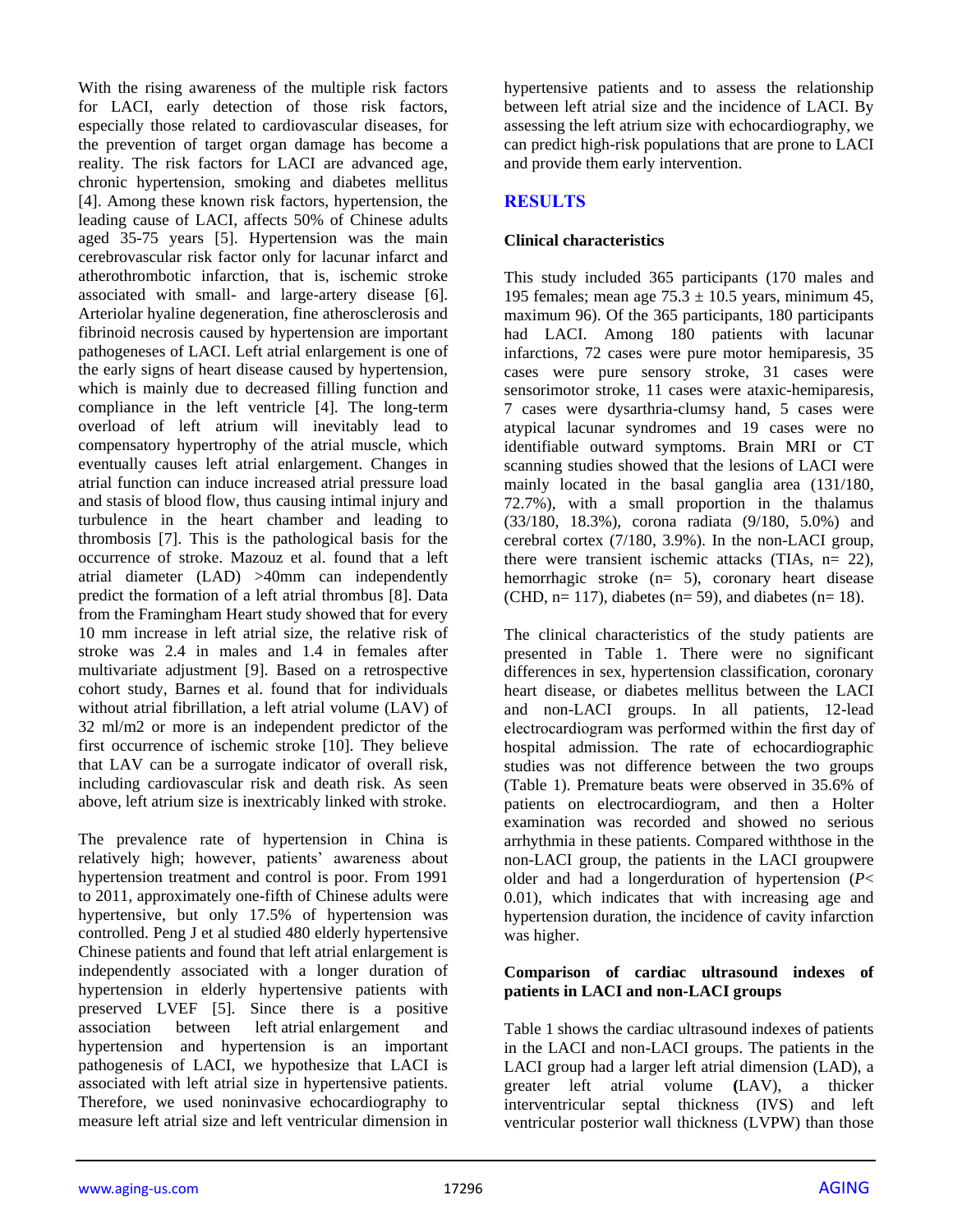| Table 1. Clinical characteristics and cardiac ultrasound indexes of studied sample. |  |  |
|-------------------------------------------------------------------------------------|--|--|
|-------------------------------------------------------------------------------------|--|--|

| <b>Variable</b>       | Non-LACI $(n=185)$ | $LACI$ (n=180)    | $t/\sqrt{U/\gamma^2}$ Value | P Value |
|-----------------------|--------------------|-------------------|-----------------------------|---------|
| Age, y                | $73.11 \pm 10.40$  | $77.52 \pm 10.23$ | $-4.080$                    | 0.000   |
| Gender $(M, \%)$      | 46.5 (86/185)      | 46.7 (84/180)     | 0.001                       | 0.972   |
| HTN Classification, % |                    |                   | 0.159                       | 0.690   |
| Grade I               | 45.4 (84/185)      | 43.3 (78/180)     |                             |         |
| Grade II and III      | 54.6 (101/185)     | 56.7 (102/180)    |                             |         |
| HTN time,%            |                    |                   | 11.258                      | 0.004   |
| $<$ 10 years          | 34.6 (64/185)      | 21.7 (39/180)     |                             |         |
| $10-20$ years         | 35.7 (66/185)      | 33.3 (60/180)     |                             |         |
| $>20$ yeaes           | 29.7 (55/185)      | 45.0 (81/180)     |                             |         |
| CHD, %                | 63.2 (117/185)     | 66.1 (119/180)    | 0.328                       | 0.567   |
| Diabetes, %           | 31.9(59/185)       | 33.3 (60/180)     | 0.086                       | 0.769   |
| HR,bpm                | $76.35 \pm 8.28$   | $74.12 \pm 9.99$  | $-1.008$                    | 0.313   |
| LAV, ml               | $29.66 \pm 3.98$   | $35.45 \pm 8.79$  | $-7.831$                    | 0.000   |
| LAD, mm               | $37.26 \pm 4.72$   | $42.16 \pm 7.30$  | $-7.091$                    | 0.000   |
| IVS,mm                | $10.68 \pm 1.61$   | $11.25 \pm 2.21$  | $-2.804$                    | 0.005   |
| LVD,mm                | $51.52 \pm 6.79$   | $50.10 \pm 7.80$  | 1.856                       | 0.064   |
| LVPW,mm               | $10.60 \pm 1.49$   | $10.97 \pm 1.76$  | $-2.149$                    | 0.032   |
| LVEF,%                | $56.69 \pm 7.85$   | $55.25 \pm 7.80$  | 1.760                       | 0.079   |
| LAD/LVD               | $0.73 \pm 0.09$    | $0.85 \pm 0.14$   | $-9.373$                    | 0.000   |

LACI, Lacunar Infarction; HTN, Hypertension; M, Male; CHD, Coronary heart disease; HR, Heart Rate; LAV, left atrial volume; LAD, left atrial dimension; IVS, interventricular septal thickness at end-diastole; LVD, left ventricular dimension; LVPW, left ventricular posterior wall thickness at end-diastole; LVEF, left ventricular ejection fraction.

in the non-LI group. The ratio of left atrial diameter to left ventricular diameter (LAD/LVD) was higher in the LACI group than in the non-LACI group. However, the left ventricular dimension (LVD) and left ventricular ejection fraction (LVEF) were not different between the two groups.

## **Comparison of cardiac ultrasound indexes and clinical characteristics of patients with different grades and courses of hypertension**

Table 2 shows cardiac ultrasound indexes and clinical characteristics of patients in the grade I hypertension group (n= 162) and grade II hypertension and above group (n= 203). None of the indexes were different between the two groups (*P*> 0.05). Table 3 shows cardiac ultrasound indexes and clinical characteristics of patients with different courses of hypertension. There were no significant differences in sex, coronary heart disease, or diabetes mellitus among these groups. Age was obviously increased in patients with a history of hypertension longer than 10 years compared to those with a history of hypertension under 10 years. There was larger LAD, LAV LAD/LVD and thicker IVS and LVPW measurements in hypertension patients with over 2 years of hypertension history than in patients who had a shorter hypertension history, but LVD and LVEF were not different among the different course groups.

# **ROC curve analysis for LAV and LAD/LVD**

To determine the sensitivity and specificity of LAV or LAD/LVD for predicting the occurrence of LACI in hypertension patients, we performed ROC analysis (Figure 1 and Tables 4, 5). The area under the ROC curve (AUC) of LAV used to predict LACI was 0.737 (95% CI: 0.686 – 0.788, *P* = 0.000), and the AUC of LAD/LVD was 0.784 (95% CI: 0.737 – 0.830, *P* < 0.000). Based on the ROC curve analysis, the optimal cut-off value for LAV was 30.14, and the sensitivity and specificity were 72% and 63%, respectively. The optimal cut-off value for LAD/LVD was 0.757, and the sensitivity and specificity were 77% and 70%, respectively.

## **Predictive value of LAV or LAD/LVD for LACI in hypertension patients**

We divided the study population into two groups according to the cut-off value of LAV (Table 4) or LAD/LVD (Table 5) and analyzed the risk factors of LACI in these two groups. There was an increased incidence of LACI in the LAV over 30.14 group (65.3% vs  $30.1\%$ ,  $P < 0.001$ ) (Table 6) and in the LAD/LVD over 0.757 group (74.3% vs 24.1%, *P* < 0.001) (Table 7). According to the results of the chi-square test, there was no significant difference between the two LAV groups in sex, diabetes, coronary heart disease or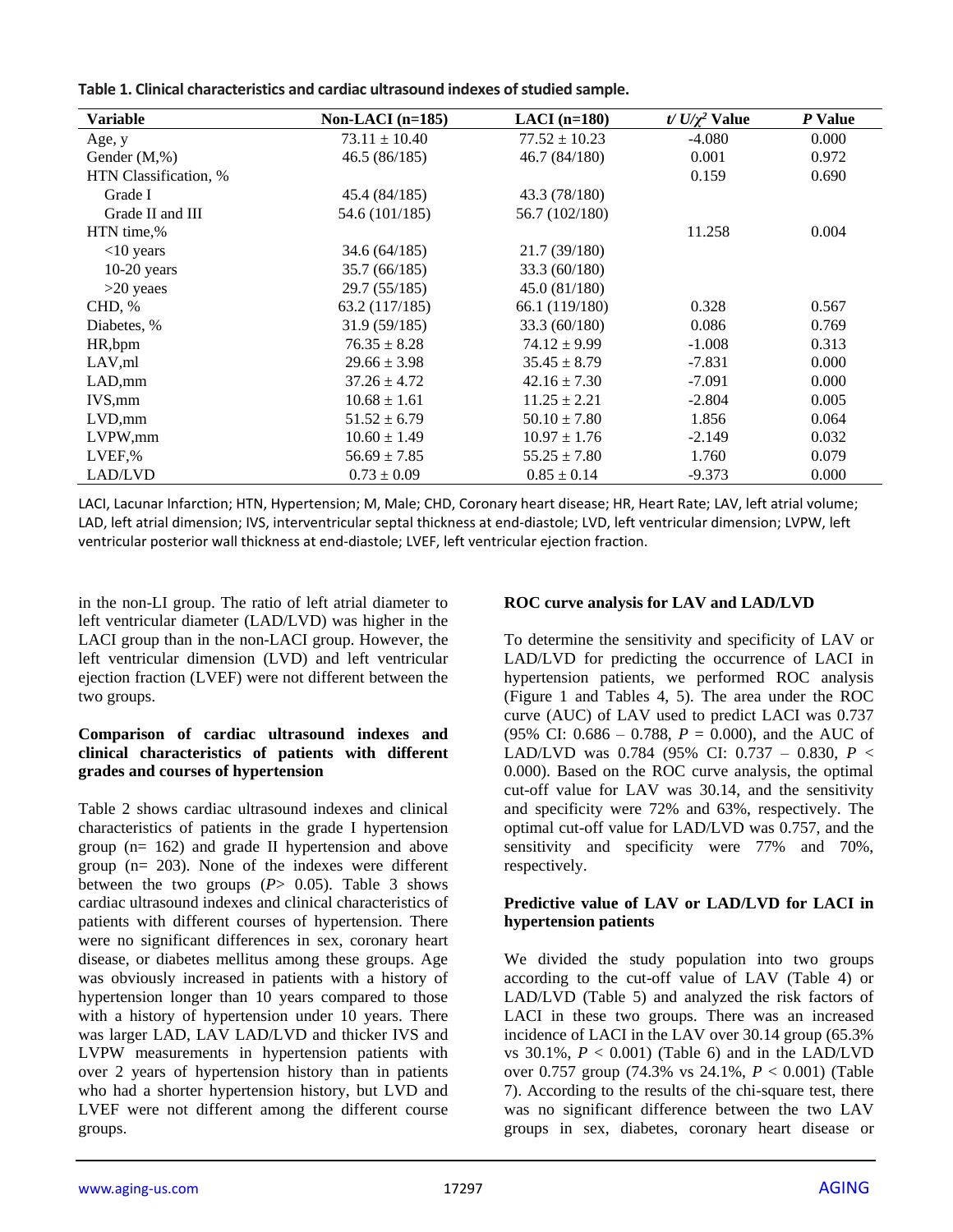| Table 2. Cardiac ultrasound indexes and clinical characteristics of patients indifferent grade of hypertension. |  |
|-----------------------------------------------------------------------------------------------------------------|--|
|-----------------------------------------------------------------------------------------------------------------|--|

| <b>Variable</b>   | <b>Grade I hypertension</b><br>$(n=162)$ | <b>Grade II hypertension and</b><br>above $(n=203)$ | $t/U$ Value | P Value |
|-------------------|------------------------------------------|-----------------------------------------------------|-------------|---------|
|                   |                                          |                                                     |             |         |
| Age, y            | $76.33 \pm 9.05$                         | $74.44 \pm 11.54$                                   | $-0.901$    | 0.386   |
| Gender $(M, \% )$ | 47.5(77/162)                             | 45.8 (93/203)                                       | 0.107       | 0.753   |
| CHD, %            | 65.4 (106/162)                           | 64.0 (130/203)                                      | 0.076       | 0.826   |
| Diabetes, %       | 32.7(53/162)                             | 32.5(66/203)                                        | 0.002       | 0.967   |
| LAV, ml           | $31.96 \pm 7.59$                         | $32.96 \pm 7.20$                                    | $-1.102$    | 0.271   |
| LAD, mm           | $39.55 \pm 6.68$                         | $39.78 \pm 6.54$                                    | $-0.323$    | 0.747   |
| IVS, mm           | $10.83 \pm 1.97$                         | $11.06 \pm 1.93$                                    | $-1.109$    | 0.268   |
| $LVD$ , mm        | $51.53 \pm 7.13$                         | $50.25 \pm 7.45$                                    | 1.657       | 0.098   |
| LVPW, mm          | $10.67 \pm 1.58$                         | $10.87 \pm 1.68$                                    | $-1.155$    | 0.249   |
| LVEF, %           | $56.23 \pm 8.56$                         | $55.78 \pm 7.25$                                    | $-0.685$    | 0.494   |
| LAD/LVD           | $0.77 \pm 0.12$                          | $0.80 \pm 0.13$                                     | $-1.914$    | 0.056   |

M, Male; CHD, Coronary heart disease; LAV, left atrial volume; LAD, left atrial dimension; IVS, interventricular septal thickness at end-diastole; LVD, left ventricular dimension; LVPW, left ventricular posterior wall thickness at end-diastole; LVEF, left ventricular ejection fraction.

| <b>Variable</b>   | $<$ 10 years (n=103) | 10-20 years $(n=126)$ | $>20$ years (n=136) | F Value | P Value |
|-------------------|----------------------|-----------------------|---------------------|---------|---------|
| Age, y            | $69.74 \pm 11.58$    | $76.62 \pm 7.80$      | $75.28 \pm 10.38$   | 23.118  | 0.000   |
| Gender $(M, \% )$ | 49.5(51/103)         | 47.6(60/126)          | 43.4 (59/136)       | 0.970   | 0.616   |
| CHD, %            | 65.0(67/103)         | 65.9 (83/126)         | 63.2(86/136)        | 0.209   | 0.901   |
| Diabetes, %       | 29.1 (30/103)        | 34.9(44/126)          | 33.1(45/136)        | 0.889   | 0.641   |
| IVS. mm           | $10.60 \pm 2.24$     | $10.85 \pm 1.85$      | $11.34 \pm 1.73$    | 4.633   | 0.010   |
| $LVD$ , mm        | $50.44 \pm 7.72$     | $51.03 \pm 7.54$      | $50.91 \pm 6.86$    | 0.198   | 0.820   |
| LVPW, mm          | $10.44 \pm 1.66$     | $10.66 \pm 1.64$      | $11.16 \pm 1.54$    | 6.543   | 0.002   |
| LVEF, %           | $56.61 \pm 7.69$     | $56.08 \pm 8.21$      | $55.40 \pm 7.63$    | 0.713   | 0.491   |
| LAD/LVD           | $0.76 \pm 0.13$      | $0.79 \pm 0.14$       | $0.80 \pm 0.12$     | 3.259   | 0.040   |

M, Male; CHD, Coronary heart disease; LAV, left atrial volume; LAD, left atrial dimension; IVS, interventricular septal thickness at end-diastole; LVD, left ventricular dimension; LVPW, left ventricular posterior wall thickness at end-diastole; LVEF, left ventricular ejection fraction.

hypertension classification, and also no significant difference between the two LAD/LVD groups in age, diabetes, coronary heart disease or hypertension classification. Hypertension duration was significantly different between the two LAV groups and between the two LAD/LVD groups. Hypertension duration over 20 years accounted for 44.2% of hypertension patients with LAV> 30.14; and 42.6% of hypertension patients with  $LAD/LVD > 0.757$ .

Possible influencing factors in hypertension patients with LACI, such as age, sex, CAD, diabetes and cardiac ultrasound indexes, were assessed (Table 8). In univariate analysis, age, LVEF and LAD were significantly associated with LACI. Both univariate and multivariate logistic regression analyses showed that LAV and LAD/LVD were significantly associated with the occurrence of LACI in hypertension patients. In multivariate analysis, LAV was associated with LACI with an odds ratio (OR) of 3.649[95% confidence interval (CI): 1.384-9.621,  $P = 0.009$ ], and LAD/LVD was associated with LACI with an odds ratio (OR) of 8.094 [95% confidence interval (CI): 4.338-15.009, *P* = 0. 000] (Table 8).

# **DISCUSSION**

LACI is the most common type of ischemic stroke, resulting from the occlusion of small penetrating arteries that provide blood to the brain's deep structures [11]. When no evidence of small vessel disease is found on histologic examination, an embolic cause is assumed, either artery-to-artery embolism or cardioembolism [11]. In one recent series, 25% of patients with clinical radiologically defined lacunas had a potential cardiac cause for their strokes [12]. Therefore, it is of particular importance to prevent cardiovascular and cerebrovascular complications as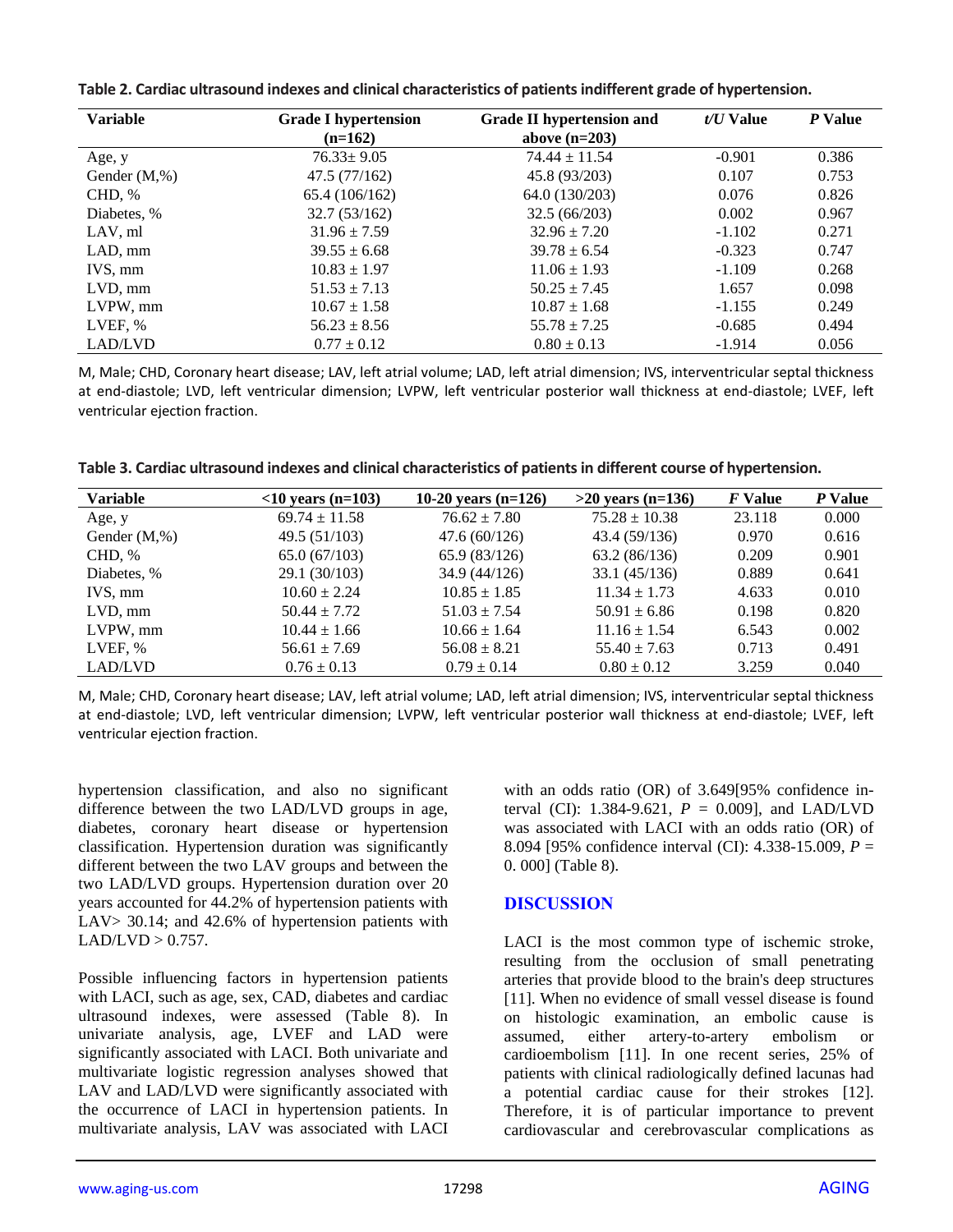early as possible. Hypertensive patients appear to be at increased risk for LACI, with advanced age and current cigarette smoking being the most significant factors among all predisposing factors.

We observed 365 hypertensive participants, and found that the incidence of LACI in the over 20 years history of hypertension group was obviously increased compared with that in the 10-20 years history and below 10 years history group. We also observed that cavity infarction patients with grade I hypertension accounted for 48.1% of the sample, and patients with grade II and above hypertension accounted for 50.2%. Our study indicated that an increased LACI risk was associated with a longer duration of hypertension rather than the hypertension classification, which agreed with previous studies. Hypertension is the most important risk factor for lacunar cerebral infarction. Previous studies also presented a significant association between blood pressure and LACI [13]. Long-term hypertension can cause fibrinoid necrosis, arteriosclerosis, microaneurysm, and hyaline degeneration of arterioles, which result in occlusion, so the incidence of LACI increases [14, 15].

In addition to hypertension, the occurrence of LACI is related to the following factors: age, sex, diabetes and heart diseases. Among these factors, age is related to the duration of hypertension and is significantly increased in LACI patients compared to non-LACI patients. These results indicated that the occurrence of LACI in hypertension patients increased with age. Age is one of

#### Source of the Curve **I AD LAD/LVD** Reference Line  $1.0 0.8^{\circ}$ Sensitivity  $0.6^{\circ}$  $0.4$  $0.2$  $0.0 0.2$  $0.4$  $0.6$  $0.8$  $1.0$  $0.0$ 1 - Specificity

#### **ROC Curve**

**Figure 1. ROC Curve Analysis of LAV and LAD/LVD.**

the risk factors for hypertension and LACI. Other factors, such as sex, coronary heart disease, and diabetes mellitus, were not significantly different among the different hypertension groups and LACI groups in our study.

In recent years, the size and function of the left atrium have been clinically valued, and many diseases such as stroke [16], atrial fibrillation [17], hypertension [18, 19], acute myocardial infarction [20] and mitral regurgitation [21] can affect the basic function of LA. The relationship between atrial fibrillation and cerebral infarction is clear. There are controversial findings on the relationship between left atrial diameter and ischemic infarction. Broughton ST et al. reported that the association between atrial fibrillation and ischemic stroke was not modified by the presence of left atrial enlargement [22]. Yaghi S et al reported that moderate to severe left atrial enlargement was an independent marker of recurrent cardioembolic or cryptogenic stroke in a multiethnic cohort of ischemic stroke patients [23]. Consistent with previous studies, LAD, LAV,LAD/LVD, IVS, and LVPW in patients with an over 20 years history of hypertension were significantly larger than those in patients with 10-20 years and fewer than 10 years of history in our study, though LVD and LVEF were not different among these groups. However, all cardiac ultrasound indexes were not different between the grade I hypertension group  $(n= 162)$  and the grade II hypertension and above group (n= 203). These results suggested that LA enlargement and LV remodeling were positively related to the duration of hypertension rather than the grade of hypertension.

Left atrial enlargement is closely associated with hypertension, and is a risk factor for the occurrence of LACI. However, few studies have focused on the association between left atrial structure and LACI in hypertensive patients. The relationship between left atrial enlargement and the occurrence of LACI in hypertension patients has attracted our attention. Therefore, we observed cardiac ultrasound indexes in hypertensive patients with LACI and found increased LAD, LAV, and LAD/LVD in LACI patients compared to non-LACI patients. Although LAV and LAD/LVD were associated with LACI in hypertensive patients, we still need to know whether these parameters have clinical utility and should be added to risk prediction models. We performed ROC curve analysis to evaluate the predictive value of LAV and LAD/LVD for LACI in hypertension patients and found that the optimal cutoff value for LAV was 30.14 IU/L, and the sensitivity and specificity were 72% and 63%, respectively, while that for LAD/LVD was 0.757 and the sensitivity and specificity were 77% and 70%, respectively. Then we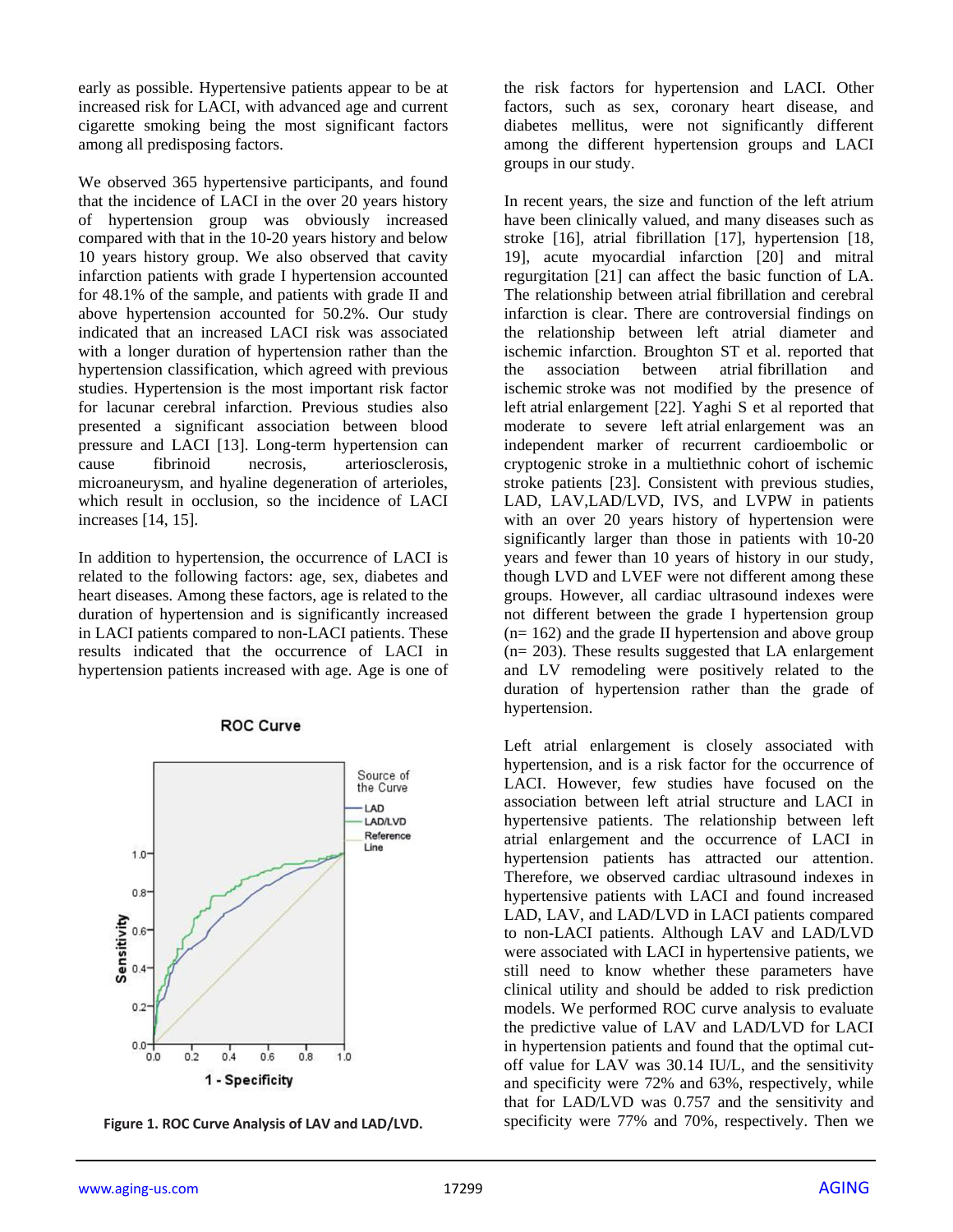## **Table 4. ROC curve for various cut-off levels of LAV.**

| LAV, ml | Sensitivity (95% CI) | Specificity (95% CI)   | <b>DOC</b>        |
|---------|----------------------|------------------------|-------------------|
| 29.85   | $0.772(0.746-0.800)$ | $0.541(0.515-0.567)$   | 0.513             |
| 30.14   | $0.722(0.696-0.750)$ | $0.627(0.601 - 0.653)$ | $0.465$ (cut-off) |
| 30.73   | $0.706(0.680-0.730)$ | $0.638(0.612-0.664)$   | 0.467             |
| 30.91   | $0.650(0.624-0.680)$ | $0.676(0.650-0.702)$   | 0.477             |
| 32.93   | $0.572(0.546-0.600)$ | $0.768(0.742-0.794)$   | 0.487             |

\*AUC=0.737 (95% CI: 0.686 – 0.788), P =0.000.

Receiver operating characteristic, ROC; DOC, Distance on curve equaling square root of (1-Sen)<sup>2</sup>+ (1-Spe)<sup>2</sup>; AUC, Area under the ROC curve.

| Table 5. ROC curve for various cut-off levels of LAD/LAV. |  |  |  |
|-----------------------------------------------------------|--|--|--|
|-----------------------------------------------------------|--|--|--|

| <b>LAD/LVD</b> | <b>Sensitivity (95%CI)</b> | Specificity $(95\%CI)$ | DOC               |
|----------------|----------------------------|------------------------|-------------------|
| 0.738          | $0.800(0.776-0.824)$       | $0.611(0.587-0.635)$   | 0.438             |
| 0.741          | $0.789(0.765-0.813)$       | $0.622(0.598-0.646)$   | 0.433             |
| 0.757          | $0.772(0.748-0.796)$       | $0.697(0.673-0.721)$   | $0.379$ (cut-off) |
| 0.760          | $0.750(0.726-0.774)$       | $0.703(0.679-0.727)$   | 0.388             |
| 0.774          | $0.700(0.676-0.724)$       | $0.751(0.727-0.775)$   | 0.390             |

\*AUC: 0.784 (95% CI: 0.737 – 0.830), *P* =0.000.

Receiver operating characteristic, ROC; DOC, Distance on curve equaling square root of (1-Sen)<sup>2</sup>+ (1-Spe)<sup>2</sup>; AUC, Area under curve.

| <b>Variable</b>           | LAV < 30.14<br>$(n = 166)$ | LAV>30.14<br>$(n = 199)$ | $U/\chi^2$ Value | P Value |
|---------------------------|----------------------------|--------------------------|------------------|---------|
| Age, y                    | $72.63 \pm 10.91$          | $77.50 \pm 9.70$         | $-4.471$         | 0.000   |
| Gender (M,%)              | 79 (47.6%)                 | 91 (45.7%)               | 0.126            | 0.723   |
| HTN Classification, (n,%) |                            |                          | 0.979            | 0.322   |
| <b>HBP</b> Grade I        | 69 (41.6%)                 | 93 (46.7%)               |                  |         |
| HBP Grade II and III      | 97 (58.4%)                 | 106 (53.3%)              |                  |         |
| $HTN$ time, $(n, %)$      |                            |                          | 10.166           | 0.006   |
| $<$ 10 years              | 57 (34.3%)                 | 46 (23.1%)               |                  |         |
| $10-20$ years             | 61 (36.7%)                 | 65 (32.7%)               |                  |         |
| $>20$ years               | 48 (28.9%)                 | 88 (44.2%)               |                  |         |
| LACI, $(n, %)$            | 50 (30.1%)                 | 130 (65.3%)              | 44.879           | 0.000   |
| CHD, (n,%)                | 116 (69.9%)                | $120(60.3\%)$            | 3.633            | 0.057   |
| Diabetes, $(n, %)$        | 46 (27.7%)                 | 73 (36.7%)               | 3.316            | 0.069   |

**Table 6. Risk factors predicted by the cut-off value of LAV in the study population.**

Male, M; Lacunar Infarction, LACI; Hypertension, HTN; Coronary heart disease, CHD; LAV, left atrial volume; LAD, left atrial dimension; LVD, left ventricular dimension.

verified the risk factors for LAV and LAD/LVD using the cutoff standard and demonstrated the incidence of LACI in hypertensive patients. The incidence of LACI was significantly increased in the group with LAV or LAD/LVD over the cutoff point. In univariate analysis, LAV, LAD/LVD, LVEF and LAD were predictive for LACI. However, in multiple analyses, only LAV and LAD/LVD were statistically significant. Age was also associated with the prevalence of LACI in univariate analysis but not in multiple analyses. These data suggest that hypertensive patients with advanced age and cardiac hypofunction are more inclined to have LACI. Other factors, such as sex, diabetes, coronary heart disease, myocardial thickness and left ventricular size, showed no predictive value for LACI. Therefore, LAV or LAD/LVD is an independent risk predictor for LACI in hypertensive patients.

This study is a retrospective study with a small sample sizes that was conducted during a limited period, and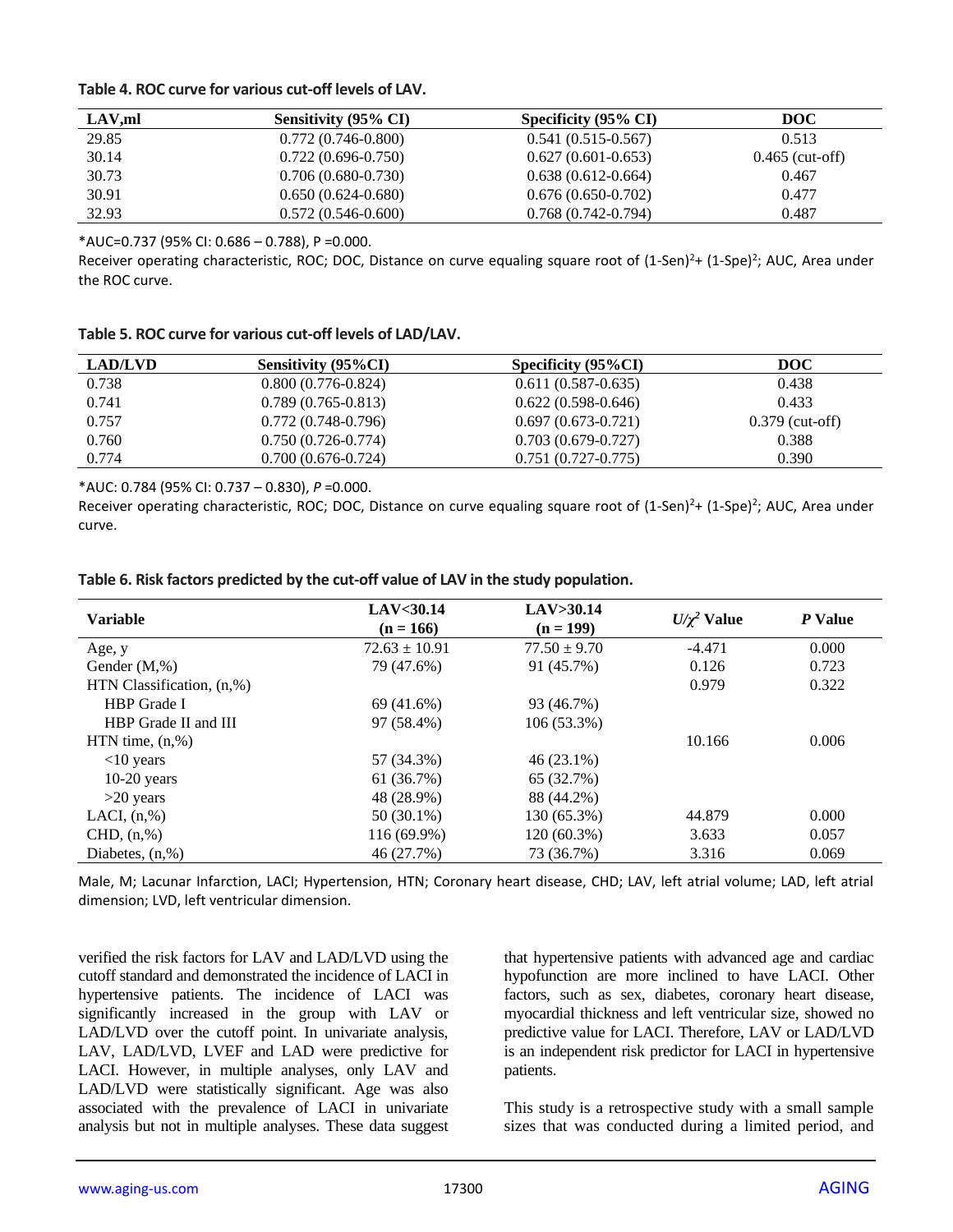|  | Table 7. Risk factors predicted by the cut-off value of LAD/LVD in the study population. |
|--|------------------------------------------------------------------------------------------|
|--|------------------------------------------------------------------------------------------|

| <b>Variable</b>              | LAD/LVD<0.757<br>$(n = 170)$ | LAD/LVD>0.757<br>$(n = 195)$ | $t/\gamma^2$ Value | P Value |
|------------------------------|------------------------------|------------------------------|--------------------|---------|
| Age, y                       | $74.40 \pm 10.22$            | $76.05 \pm 10.78$            | $-1.496$           | 0.136   |
| Gender $(M, \%)$             | $92(54.1\%)$                 | 78 (40.0%)                   | 7.275              | 0.007   |
| HTN Classification, $(n, %)$ |                              |                              | 1.912              | 0.167   |
| <b>HBP</b> Grade I           | 82 (48.2%)                   | 80 (41.0%)                   |                    |         |
| HBP Grade II and III         | 88 (51.8%)                   | 115 (59.0%)                  |                    |         |
| $HTN$ time, $(n, %)$         |                              |                              | 6.396              | 0.041   |
| $<$ 10 years                 | 57 (33.5%)                   | 46 (23.6%)                   |                    |         |
| $10-20$ years                | $60(35.3\%)$                 | 66 (33.8%)                   |                    |         |
| $>20$ years                  | 53 (31.2%)                   | 83 (42.6%)                   |                    |         |
| LACI, $(n, %)$               | 41 (24.1%)                   | 139 (71.3%)                  | 80.828             | 0.000   |
| CHD, (n,%)                   | 117 (68.8%)                  | 119 (61.0%)                  | 2.417              | 0.120   |
| Diabetes, $(n, %)$           | 52 (30.6%)                   | 67 (34.4%)                   | 0.588              | 0.443   |

Male, M; Lacunar Infarction, LACI; Hypertension, HTN; Coronary heart disease, CHD; LAV, left atrial volume; LAD, left atrial dimension; LVD, left ventricular dimension.

| Table 8. Univariate and multivariate logistic regression model for prediction of lacunar infarction. |  |
|------------------------------------------------------------------------------------------------------|--|
|------------------------------------------------------------------------------------------------------|--|

| <b>Variable</b> | Univariate analysis OR<br>$(95\% \text{ CI})$ | P Value | <b>Multivariate analysis OR</b><br>$(95\% \text{ CI})$ | P Value |
|-----------------|-----------------------------------------------|---------|--------------------------------------------------------|---------|
| Age             | 1.960(1.151-3.339)                            | 0.013   | $1.772(0.917 - 3.423)$                                 | 0.089   |
| Gender          | $0.993(0.658-1.498)$                          | 0.972   | $0.698(0.406-1.198)$                                   | 0.192   |
| <b>CHD</b>      | $1.134(0.738-1.742)$                          | 0.567   | $1.616(0.948-2.754)$                                   | 0.078   |
| <b>Diabetes</b> | $1.068(0.689 - 1.654)$                        | 0.769   | $0.834(0.487-1.428)$                                   | 0.508   |
| <b>LVEF</b>     | $1.623(1.063 - 2.479)$                        | 0.025   | $1.566(0.924 - 2.655)$                                 | 0.096   |
| <b>IVS</b>      | $1.494(0.950-2.350)$                          | 0.082   | $2.442(0.726 - 8.215)$                                 | 0.149   |
| <b>LVPW</b>     | 1.225(0.773-1.942)                            | 0.387   | $0.450(0.130-1.559)$                                   | 0.208   |
| <b>LAD</b>      | 3.689(2.392-5.688)                            | 0.000   | $0.534(0.189-1.514)$                                   | 0.238   |
| <b>LVD</b>      | $0.866(0.536-1.400)$                          | 0.558   | $1.074(0.530-2.174)$                                   | 0.844   |
| LAV             | 4.371(2.810-6.799)                            | 0.000   | $3.649(1.384-9.621)$                                   | 0.009   |
| LAD/LVD         | 7.810(4.887-12.480)                           | 0.000   | 8.094(4.338-15.099)                                    | 0.000   |

OR, indicates odds ratio, CI, confidence interval.

Coronary heart disease, CHD; LVEF, left ventricular ejection fraction; LVD, left ventricular dimension; IVS, interventricular septal thickness at end-diastole; LVPW, left ventricular posterior wall thickness at end-diastole; LAD, left atrial dimension; LAV, left atrial volume; LVD, left ventricular dimension.

there might be selection bias in the collection of case data as well. Thus, the results of this study need to be validated by multicenter prospective clinical studies. This study also did not detect serum markers that can reflect the risk of stroke, such as D-dimer, C reactive protein, and brain natriuretic peptide. Therefore, the data were far from being complete. We were unable to provide enough samples to assess all risk factors for LACI.

Cerebral infarction imposes a heavy burden on patients, families, and society. Individuals who experience a LACI are often completely unaware they have suffered a stroke, which often causes lesions in the surrounding brain tissue and confers a greater risk for future major stroke. Therefore, it is important to seek simple and noninvasive cardiac ultrasound indexes to provide new predictors for LACI.

# **CONCLUSIONS**

In summary, LAD, LAV and LAD/LVD in hypertensive patients, which are significantly related to the incidence of LACI, were independent risk factors for LACI indexes. Ultrasonic evaluation of left atrium size can be helpful for identifying high-risk-group patients who are vulnerable to LACI, and may provide a clinical basis for the primary prevention of LACI in hypertension patients.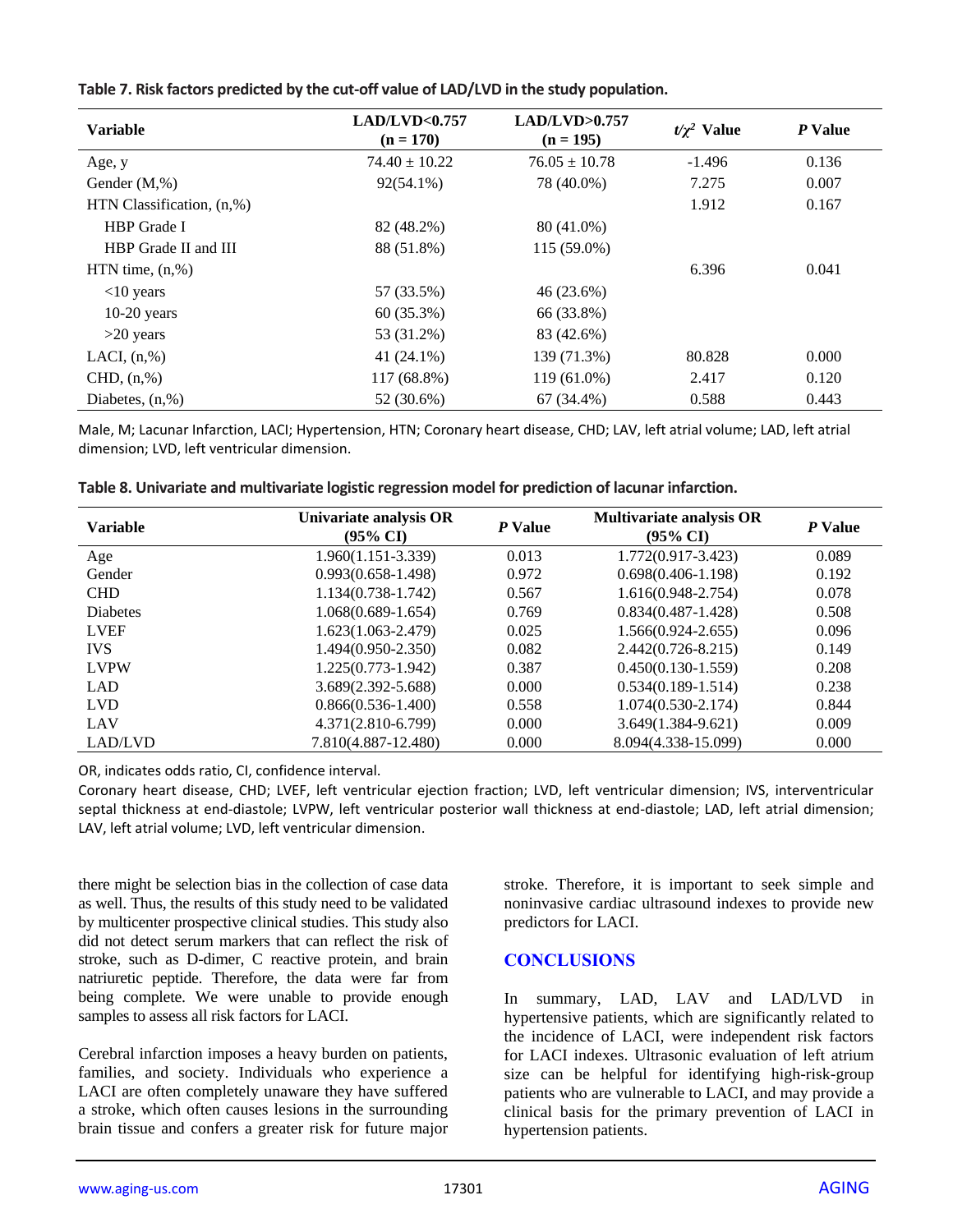# **MATERIALS AND METHODS**

### **Study population**

In this study, cross-sectional analysis of 365 patients with hypertension admitted and treated at Shanghai Ninth People's Hospital between January 2016 and January 2017 was performed. Primary hypertension and grade of hypertension were defined according to the World Health Organization essential diagnostic criteria [24]. LACI was defined as a focal onset of neurological symptoms, with no other explanation, a National Institutes of Health Stroke Scale (NIHSS) score < 8 and no expectation of resulting in dependency (modified Rankin Scale (mRS) score  $\lt$  3). Stroke was confirmed by an expert panel based on clinical findings and neuroimaging techniques such as MRI and computerized axial tomography (CT scan) [25].

All patients fulfilled the following inclusion criteria but did not meet the exclusion criteria. Patients were included in the study if they met the inclusion criteria: 1) older than 18 years and 2) primary hypertension. The following conditions were exclusion criteria: 1) massive cerebral infarction (isolated ischemic lesions > 20 mm); 2) atrial fibrillation; 3) rheumatic heart valve disease; 4) heart failure and other possible causes of heart thrombosis; and 5) concomitant severe diseases such as liver, kidney, hematopoietic system and endocrine system disorders.

All patients completed a questionnaire and underwent a complete routine clinical and cardiac laboratory evaluation including age, sex, family history physical examination, electrocardiogram, and blood pressure monitoring. Patients were routinely referred to magnetic resonance imaging (MRI) with diffusion-weighted images (DWI) by the neurologist in charge of them after admission to the hospital (Philips Achieva 1.5T MRI, Royal Philips Electronics). Because some patients were unable to undergo MRI due to contraindications such as a pacemaker, 61 patients underwent only CT scanning. Isolated ischemic lesions on MRI, DWI or CT were defined as lacunar infarcts if <20 mm and located subcortically or in the brainstem. Neuroimaging was reviewed by a stroke neurologist (HN) with extensive experience (>15 years) in the interpretation of stroke MRI and CT images. The study protocol was approved by the Shanghai Ninth People's Hospital Ethics Committee and Research Board. Written informed consent was obtained from all study participants.

## **Echocardiography**

Transthoracic echocardiography (TTE) was carried out by using a commercially available ultrasound device (ie33, Philips Medical System, Bothell, Washington, USA). Images were obtained from parasternal and apical windows using 2D, M-Mode, and Doppler echocardiography. TTE was performed in all patients, and left ventricular ejection fraction (LVEF) was calculated as (1-end-systolic volume/end-diastolic volume)  $\times$  100%. Chamber size was measured by the biplane area-length method on two-dimensional echocardiography. The left atrial diameter was measured at the end of ventricular systole using the M-Mode two dimensional or anteroposterior linear dimension standard technique [26]. The ellipsoid model or Simpson's rule was used for LA volume estimates.

## **Statistical analysis**

Statistical analysis was performed using SPSS 17.0 software. Summary statistics were expressed as the mean ± standard deviation for continuous variables, and frequencies and percentages for discrete variables. Fisher's exact test and the Pearson Chi-square test were used to evaluate categorical variables. A multivariable analysis using multiple logistical regressions was performed for all significant variables in the univariable analysis (hypertension, coronary artery disease, lacunar infarct, baseline NIHSS, and akinetic area on TTE) and for other potentially confounding variables (medication, age, diabetes, baseline blood pressure and systolic ejection fraction). Odds ratios (ORs) 95% confidence intervals (CIs) were calculated for the primary and secondary outcomes. P values <0.05 were considered statistically significant.

# **AUTHOR CONTRIBUTIONS**

T.S designed the study, supervised the project, wrote the original manuscript and revised the paper. T.S, T.X, A.Z, L.F, Z.X, X.C and Z.F performed the experiments. T.S and T.X discussed the results and analyzed the data. T.S and C.W supervised the project, discussed the results, analyzed the data and revised the paper. All authors read and approved the manuscript.

## **CONFLICTS OF INTEREST**

The authors declare no potential conflicts of interest with respect to the research, authorship and/or publication of this article.

## **FUNDING**

This work was supported by the National Natural Science Foundation (No. 81770505), Research Project of Shanghai Municipal Health and Family Planning Commission (201740060)." was changed to "This work was supported by the National Natural Science Foundation (No. 81770505), Research Project of Shanghai Municipal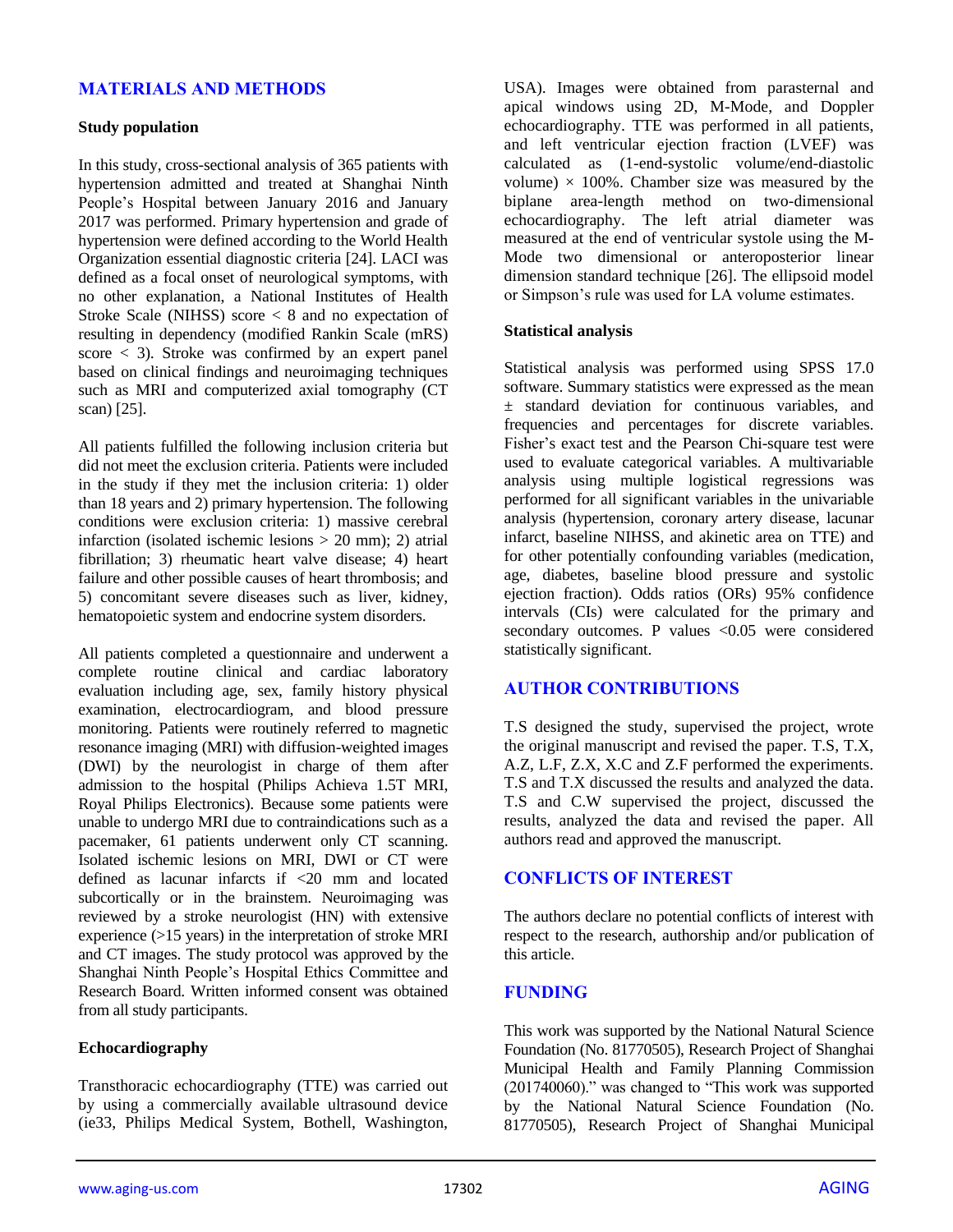Health and Family Planning Commission (201740060), SHIPM-mu fund of Shanghai Institute of Precision Medicine (No. jc201905).

## **REFERENCES**

- 1. Kvistad CE, Oygarden H, Logallo N, Thomassen L, Waje-Andreassen U, Moen G, Naess H. A stress-related explanation to the increased blood pressure and its course following ischemic stroke. Vasc Health Risk Manag. 2016; 12:435–42. <https://doi.org/10.2147/VHRM.S109032> PMID[:27956837](https://pubmed.ncbi.nlm.nih.gov/27956837)
- 2. Li Y, Liu N, Huang Y, Wei W, Chen F, Zhang W. Risk factors for silent lacunar infarction in patients with transient ischemic attack. Med Sci Monit. 2016; 22:447–53. <https://doi.org/10.12659/msm.895759>

PMID[:26864634](https://pubmed.ncbi.nlm.nih.gov/26864634)

- 3. Tang J, Zhong S, Chen Y, Chen K, Zhang J, Gong G, Fleisher AS, He Y, Zhang Z. Aberrant white matter networks mediate cognitive impairment in patients with silent lacunar infarcts in basal ganglia territory. J Cereb Blood Flow Metab. 2015; 35:1426–34. <https://doi.org/10.1038/jcbfm.2015.67> PMID[:25873426](https://pubmed.ncbi.nlm.nih.gov/25873426)
- 4. Rutten-Jacobs LC, Markus HS, and UK Young Lacunar Stroke DNA Study. Vascular risk factor profiles differ between magnetic resonance imaging-defined subtypes of younger-onset lacunar stroke. Stroke. 2017; 48:2405–11. <https://doi.org/10.1161/STROKEAHA.117.017813> PMID[:28765289](https://pubmed.ncbi.nlm.nih.gov/28765289)
- 5. Peng J, Laukkanen JA, Zhao Q, Wang L, Zhang X, Li G. Association of left atrial enlargement with ventricular remodeling in hypertensive Chinese elderly. Echocardiography. 2017; 34:491–95. <https://doi.org/10.1111/echo.13484> PMID[:28247527](https://pubmed.ncbi.nlm.nih.gov/28247527)
- 6. Arboix A, Roig H, Rossich R, Martínez EM, García-Eroles L. Differences between hypertensive and nonhypertensive ischemic stroke. Eur J Neurol. 2004; 11:687–92.

<https://doi.org/10.1111/j.1468-1331.2004.00910.x> PMID[:15469453](https://pubmed.ncbi.nlm.nih.gov/15469453)

- 7. Avolio AP, Kuznetsova T, Heyndrickx GR, Kerkhof PL, Li JK. Arterial flow, pulse pressure and pulse wave velocity in men and women at various ages. Adv Exp Med Biol. 2018; 1065:153–68. [https://doi.org/10.1007/978-3-319-77932-4\\_10](https://doi.org/10.1007/978-3-319-77932-4_10) PMID[:30051383](https://pubmed.ncbi.nlm.nih.gov/30051383)
- 8. Mazouz B, Keren A, Chenzbraun A. Age alone is not a risk factor for left atrial thrombus in atrial fibrillation.

Heart. 2008; 94:197–99. <https://doi.org/10.1136/hrt.2006.110502> PMI[D:17591644](https://pubmed.ncbi.nlm.nih.gov/17591644)

- 9. Benjamin EJ, D'Agostino RB, Belanger AJ, Wolf PA, Levy D. Left atrial size and the risk of stroke and death. The framingham heart study. Circulation. 1995; 92:835–41. <https://doi.org/10.1161/01.cir.92.4.835> PMI[D:7641364](https://pubmed.ncbi.nlm.nih.gov/7641364)
- 10. Barnes ME, Miyasaka Y, Seward JB, Gersh BJ, Rosales AG, Bailey KR, Petty GW, Wiebers DO, Tsang TS. Left atrial volume in the prediction of first ischemic stroke in an elderly cohort without atrial fibrillation. Mayo Clin Proc. 2004; 79:1008–14. <https://doi.org/10.4065/79.8.1008> PMI[D:15301328](https://pubmed.ncbi.nlm.nih.gov/15301328)
- 11. Arboix A, Martí-Vilalta JL. Lacunar stroke. Expert Rev Neurother. 2009; 9:179–96. <https://doi.org/10.1586/14737175.9.2.179> PMI[D:19210194](https://pubmed.ncbi.nlm.nih.gov/19210194)
- 12. Tan R, Traylor M, Rutten-Jacobs L, Markus H. New insights into mechanisms of small vessel disease stroke from genetics. Clin Sci (Lond). 2017; 131:515–31. <https://doi.org/10.1042/CS20160825> PMID[:28302914](https://pubmed.ncbi.nlm.nih.gov/28302914)
- 13. Altmann M, Thommessen B, Rønning OM, Reichenbach AS, Fure B. Blood pressure differences between patients with lacunar and nonlacunar infarcts. Brain Behav. 2015; 5:e00353. <https://doi.org/10.1002/brb3.353> PMID[:26357587](https://pubmed.ncbi.nlm.nih.gov/26357587)
- 14. Meissner A. Hypertension and the brain: a risk factor for more than heart disease. Cerebrovasc Dis. 2016; 42:255–62. <https://doi.org/10.1159/000446082> PMI[D:27173592](https://pubmed.ncbi.nlm.nih.gov/27173592)
- 15. Spence JD. Blood pressure gradients in the brain: their importance to understanding pathogenesis of cerebral small vessel disease. Brain Sci. 2019; 9:21. <https://doi.org/10.3390/brainsci9020021> PMI[D:30678095](https://pubmed.ncbi.nlm.nih.gov/30678095)
- 16. Elkind MS. Atrial cardiopathy and stroke prevention. Curr Cardiol Rep. 2018; 20:103. <https://doi.org/10.1007/s11886-018-1053-0> PMI[D:30209635](https://pubmed.ncbi.nlm.nih.gov/30209635)
- 17. Keçe F, Scholte AJ, de Riva M, Naruse Y, Watanabe M, Alizadeh Dehnavi R, Schalij MJ, Zeppenfeld K, Trines SA. Impact of left atrial box surface ratio on the recurrence after ablation for persistent atrial fibrillation. Pacing Clin Electrophysiol. 2019; 42:208–15.

<https://doi.org/10.1111/pace.13570> PMI[D:30520059](https://pubmed.ncbi.nlm.nih.gov/30520059)

18. Hennawy B, El Kilany W, Galal H, Mamdouh A. Role of speckle tracking echocardiography in detecting early